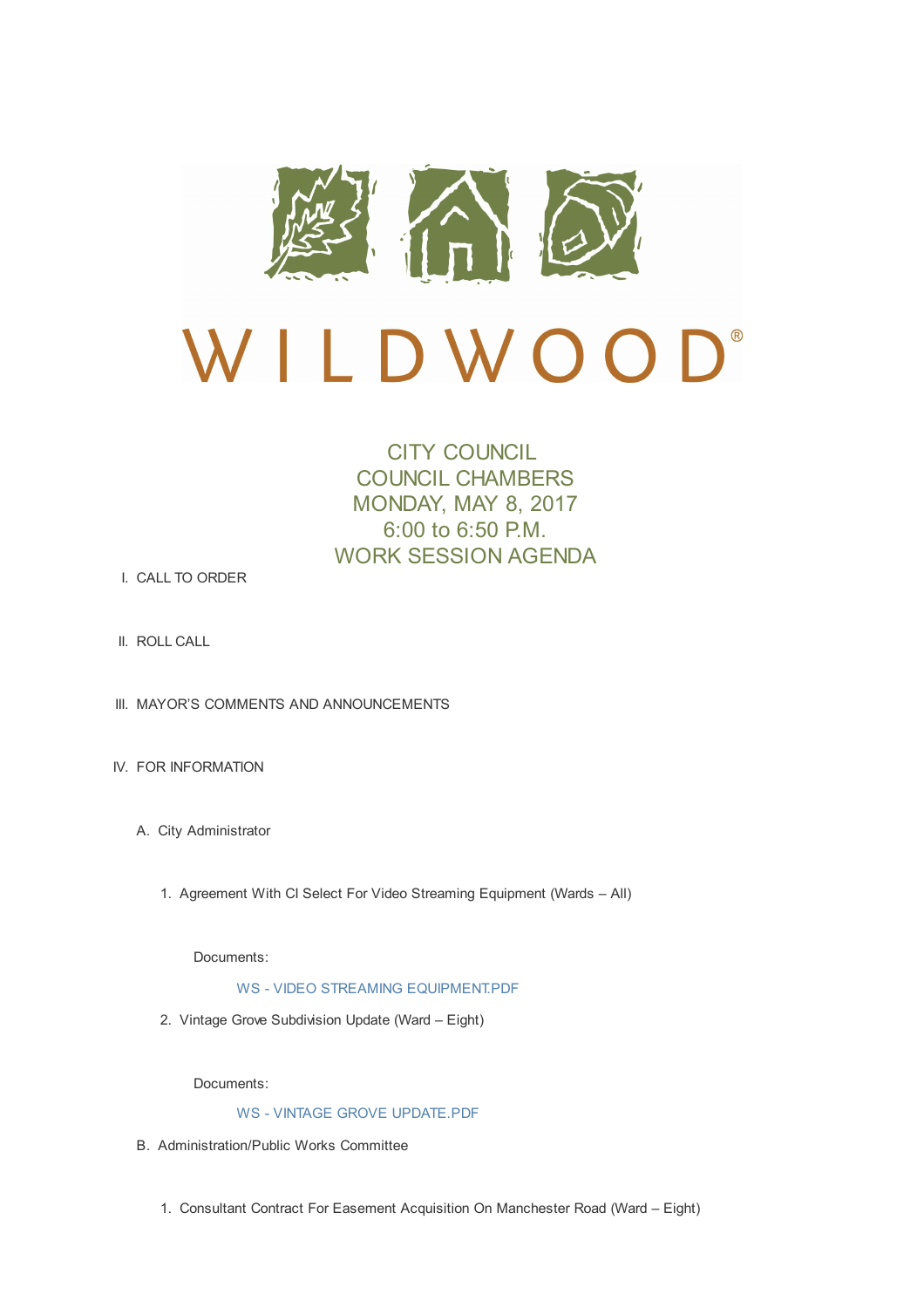Documents:

### WS - RIGHT OF WAY ACQUISITION CONSULTANT FOR MANCHESTER ROAD STREETSCAPE PHASE 3.PDF

- C. Art Festival Committee
	- 1. Plein Air Event Update From Its May 6, 2017 Date (Wards All)

Documents:

#### WS - PLEIN AIR EVENT UPDATE.PDF

D. Rural Internet Access Committee Update (Wards – All)

Documents:

#### WS - RURAL INTERNET ACCESS UPDATE.PDF

E. Construction Project Update (Wards – All)

Documents:

#### WS - CONSTRUCTION PROJECT UPDATE 5-3-2017.PDF

#### V. FOR ACTION

- A. Planning And Zoning Commission
	- 1. Acceptance Of Public Art Component Of Stonecrest At Wildwood To Meet Its Public Space Requirements Of The Zoning Ordinance (Ward – Eight)

Documents:

#### WS - ACCEPTANCE OF PUBLIC ART COMPONENT OF STONECREST AT WILDWOOD.PDF

- B. City Administrator
	- 1. Public Safety Tax Implementation

Documents:

#### WS - NEW SALES TAX FOR PUBLIC SAFETY.PDF

VI. OTHER

#### VII. ADJOURNMENT

City Council will consider and act upon the matters listed above, and such others as may be presented at the meeting and determined to be appropriate for discussion at that time.

Notice is hereby given that the City Council may also hold a closed meeting for the purpose of dealing with matters relating to one or more of the following: Legal Actions, Causes of Action, Litigation or Privileged Communications Between the City's Representatives and its Attorneys [RSMO 610.021(1) 1994]; Lease, Purchase or Sale of Real Estate [RSMO 610.021 (2) 1994]; hiring, firing, disciplining or promoting employees by a public governmental body